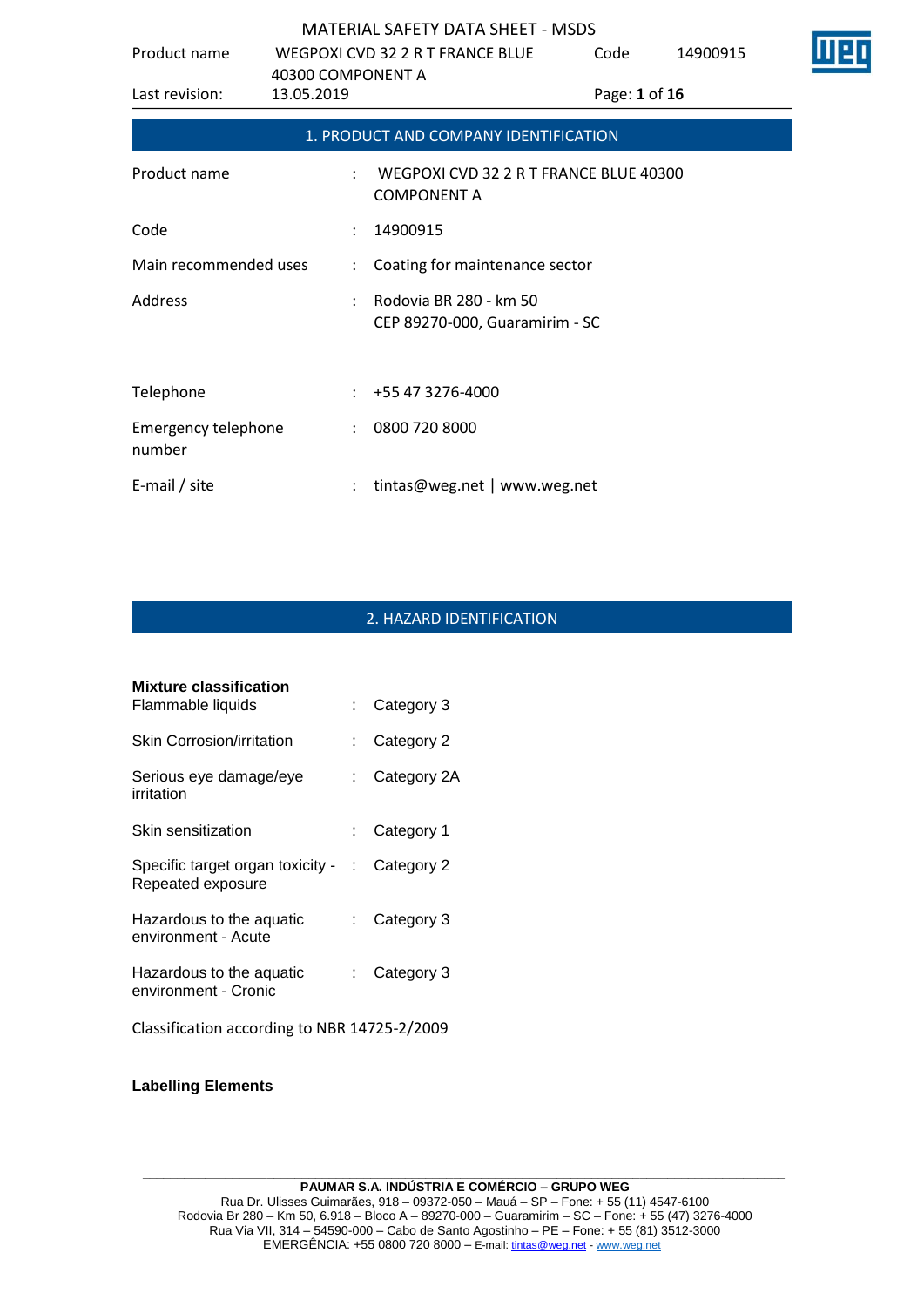| Product name           | <b>MATERIAL SAFETY DATA SHEET - MSDS</b><br>WEGPOXI CVD 32 2 R T FRANCE BLUE        | Code                                                                                                                                                                                                                                     | 14900915                     |         |
|------------------------|-------------------------------------------------------------------------------------|------------------------------------------------------------------------------------------------------------------------------------------------------------------------------------------------------------------------------------------|------------------------------|---------|
| Last revision:         | 40300 COMPONENT A<br>13.05.2019                                                     |                                                                                                                                                                                                                                          | Page: 2 of 16                |         |
|                        |                                                                                     |                                                                                                                                                                                                                                          |                              |         |
| <b>Warning phrase</b>  | Warning                                                                             |                                                                                                                                                                                                                                          |                              |         |
| <b>Hazard phrases</b>  | H315 Causes skin irritation.<br>repeated exposure.<br>H402 Harmful to aquatic life. | H226 Flammable liquid and vapour.<br>H319 Causes serious eye irritation.<br>H317 May cause an allergic skin reaction.<br>H373 May cause damage to organs through prolonged or<br>H412 Harmful to aquatic life with long lasting effects. |                              |         |
| <b>Caution Phrases</b> |                                                                                     |                                                                                                                                                                                                                                          |                              |         |
|                        | <b>Prevention:</b>                                                                  | P210 Keep away from heat, hot surfaces, sparks, open flames<br>and other ignition sources. No smoking.                                                                                                                                   |                              |         |
|                        |                                                                                     | P233 Keep container tightly closed.                                                                                                                                                                                                      |                              |         |
|                        |                                                                                     | P240 Ground/bond container and receiving equipment.                                                                                                                                                                                      |                              |         |
|                        | <b>Reaction:</b>                                                                    | P303+P361+P353 IF ON SKIN (or hair): Take off immediately<br>all contaminated clothing. Rinse skin with water/shower.                                                                                                                    |                              |         |
|                        |                                                                                     | P314 Get Medical advice/attention if you feel unwell.                                                                                                                                                                                    |                              |         |
|                        | P333+P313<br>medicaladvice/attention.                                               | lf<br>skin                                                                                                                                                                                                                               | irritation or a rash occurs: | Get     |
|                        | P337+P313<br>advice/attention.                                                      | irritation<br><u>lf</u><br>eye                                                                                                                                                                                                           | persists<br>get              | medical |
|                        | reuse.                                                                              | P362+P364 Take off contaminated clothing and wash it before                                                                                                                                                                              |                              |         |
|                        | extinguish.                                                                         | P370+P378 In case of fire: Use as chapter 5 of MSDS to                                                                                                                                                                                   |                              |         |
|                        | Storage:                                                                            | P403+P235 Store in a well ventilated place. Keep cool.                                                                                                                                                                                   |                              |         |
|                        | MSDS.                                                                               | Treatmentand disposal of waste:<br>P501 Dispose of contents/container as chapter 13 of the                                                                                                                                               |                              |         |
| <b>Other hazard</b>    | to an ignition source.                                                              | Can cause allergic reactions on the skin.<br>When heated above its flash point, this material will release<br>toxic vapors and flames, and can burn in open area if exposed                                                              |                              |         |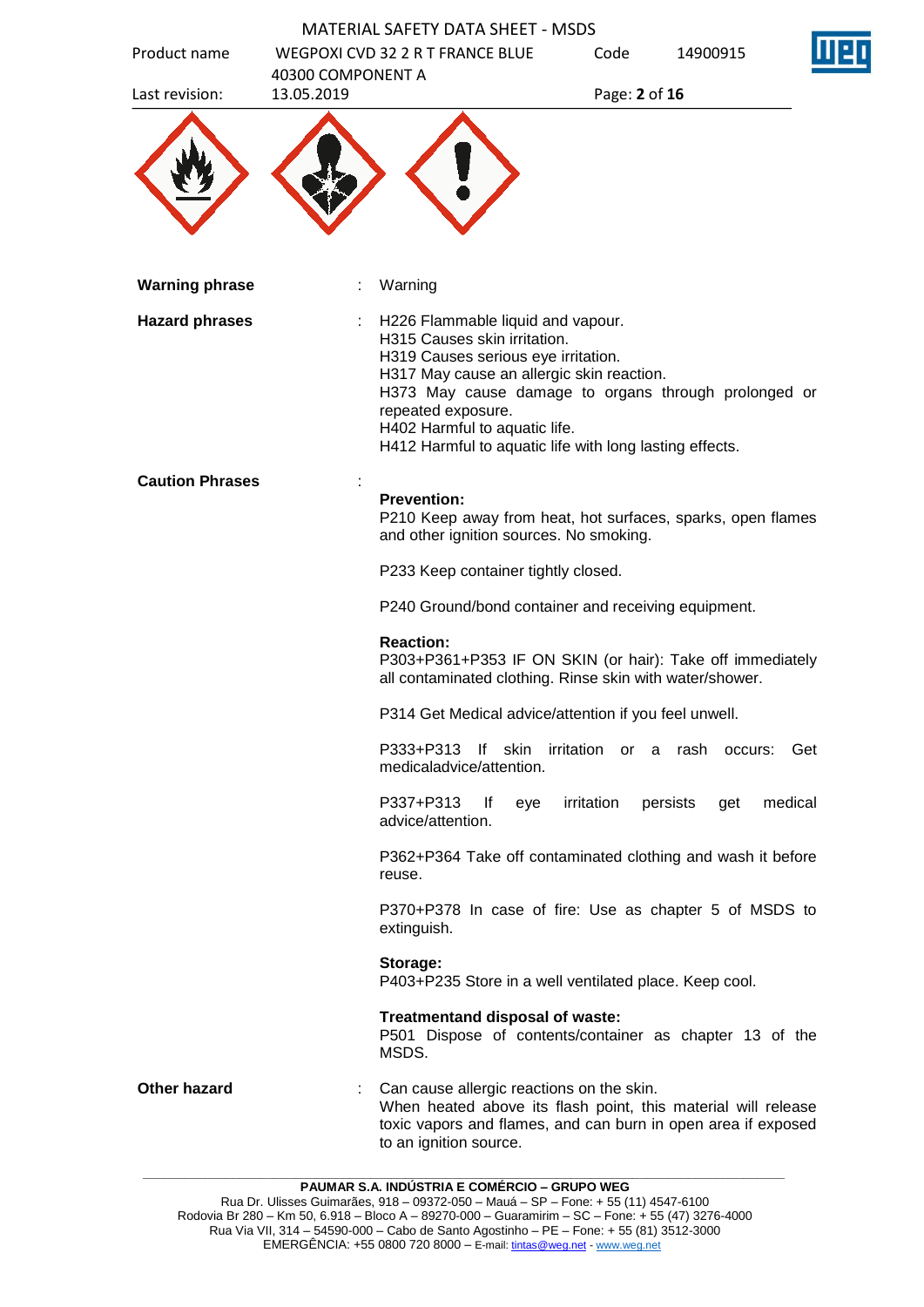|                | MATERIAL SAFETY DATA SHEET - MSDS |                             |          |  |
|----------------|-----------------------------------|-----------------------------|----------|--|
| Product name   | WEGPOXI CVD 32 2 R T FRANCE BLUE  | Code                        | 14900915 |  |
|                | 40300 COMPONENT A                 |                             |          |  |
| Last revision: | 13.05.2019                        | Page: <b>3</b> of <b>16</b> |          |  |

# 3. COMPOSITION AND INFORMATION ABOUT THE INGRENDIENTS

# **Product type:** : Mixture

#### **Ingrendients that contribute to danger:**

| Product name                      | CAS No.        | Risck classification                                                                                                                                                                                                                                                                                           | Concentration [%] |
|-----------------------------------|----------------|----------------------------------------------------------------------------------------------------------------------------------------------------------------------------------------------------------------------------------------------------------------------------------------------------------------|-------------------|
| <b>EPOXI RESIN</b>                | 25085-99-8     | Serious eye<br>damage/eye irritation,<br>Category 2A<br>Skin Corrosion/irritation<br>Category 2<br>Skin sensitization,<br>Category 1<br>Hazardous to the<br>aquatic environment -<br>Cronic,<br>Category 2<br>Hazardous to the<br>aquatic environment -<br>Acute,<br>Category 2                                | $>= 10 - 20$      |
| <b>PHENOL</b><br>METHYLSTYRENATED | 68512-30-1     | Skin Corrosion/irritation $ >= 5 - < 10$<br>Category 2<br>Skin sensitization,<br>Category 1<br>Hazardous to the<br>aquatic environment -<br>Cronic,<br>Category 3                                                                                                                                              |                   |
| ETHYL BENZENE                     | $100 - 41 - 4$ | Flammable liquids,<br>Category 2<br>Acute toxicity Ingestion,<br>Category 5<br>Acute toxicity<br>Inhalation,<br>Category 4<br>Specific target organ<br>toxicity - Repeated<br>exposure,<br>Category 2<br>Hazardous to the<br>aquatic environment -<br>Acute,<br>Category 2<br>Aspiration hazard,<br>Category 1 | $>= 1 - 5$        |

#### **\_\_\_\_\_\_\_\_\_\_\_\_\_\_\_\_\_\_\_\_\_\_\_\_\_\_\_\_\_\_\_\_\_\_\_\_\_\_\_\_\_\_\_\_\_\_\_\_\_\_\_\_\_\_\_\_\_\_\_\_\_\_\_\_\_\_\_\_\_\_\_\_\_\_\_\_\_\_\_\_\_\_\_\_\_\_\_\_\_\_\_\_\_ PAUMAR S.A. INDÚSTRIA E COMÉRCIO – GRUPO WEG**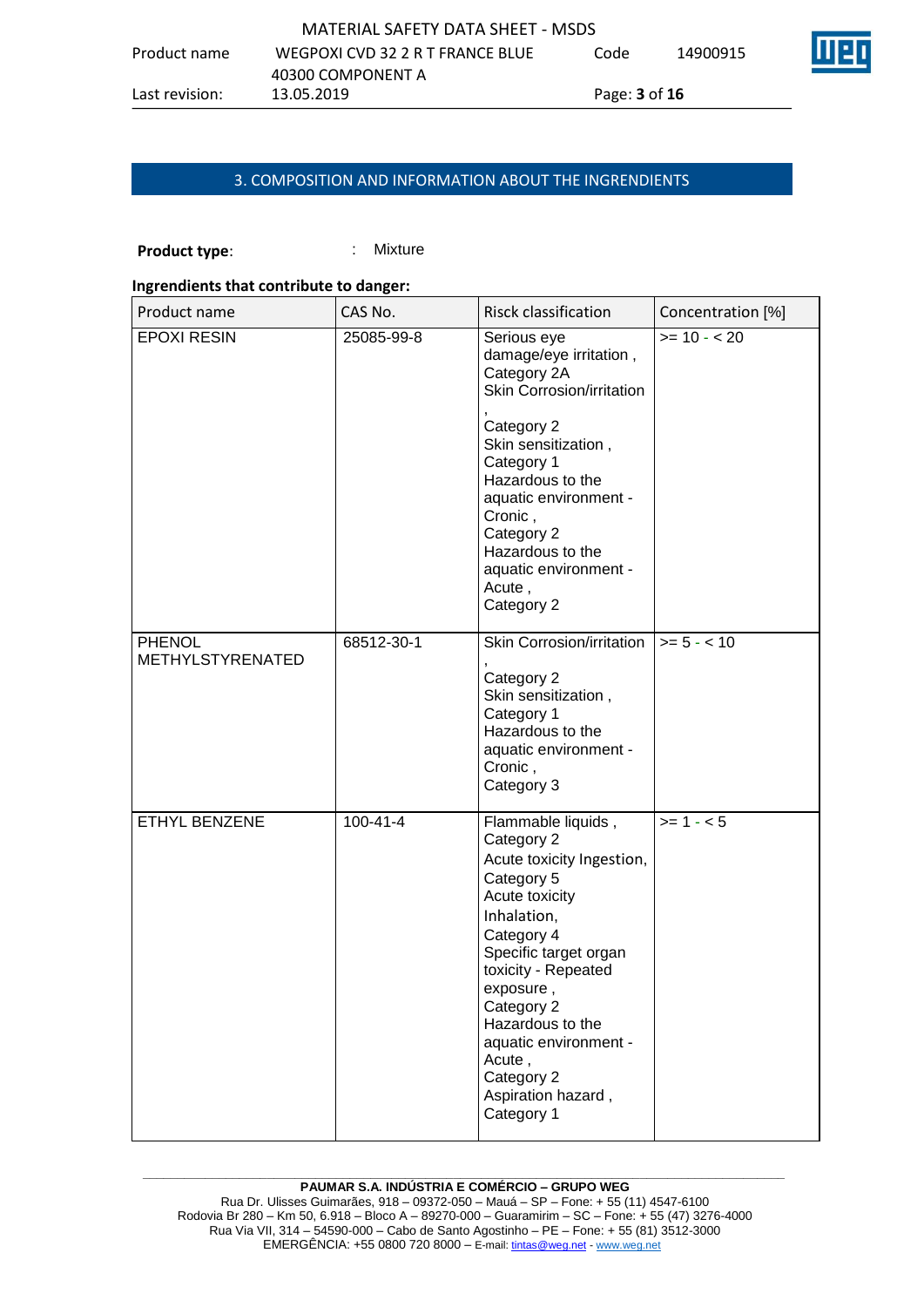

| Product name                                                             | 40300 COMPONENT A | <b>WEGPOXI CVD 32 2 R T FRANCE BLUE</b>                                                                                                                                                                                                                                                                                                                                                                                                                                                    | Code          | 14900915 |  |
|--------------------------------------------------------------------------|-------------------|--------------------------------------------------------------------------------------------------------------------------------------------------------------------------------------------------------------------------------------------------------------------------------------------------------------------------------------------------------------------------------------------------------------------------------------------------------------------------------------------|---------------|----------|--|
| Last revision:                                                           | 13.05.2019        |                                                                                                                                                                                                                                                                                                                                                                                                                                                                                            | Page: 4 of 16 |          |  |
|                                                                          |                   | 4. FIRST AID MEASURES                                                                                                                                                                                                                                                                                                                                                                                                                                                                      |               |          |  |
| <b>Inhalation</b>                                                        |                   | : Take the victim to fresh air, keeping them rested and warm. If                                                                                                                                                                                                                                                                                                                                                                                                                           |               |          |  |
|                                                                          |                   | breathing is irregular or has stopped, apply artificial<br>respiration. Do not give anything orally. Seek medical<br>assistance immediately, bringing the product label whenever<br>possible.                                                                                                                                                                                                                                                                                              |               |          |  |
| <b>Contact with the skin</b>                                             |                   | : Remove the product with vegetal oil (cooking oil) and then<br>wash the skin thoroughly with plenty of water. Do not use<br>solvents or thinners. Seek medical attention in case of any<br>irritation or other symptoms.                                                                                                                                                                                                                                                                  |               |          |  |
| <b>Contact with the eyes</b>                                             |                   | Remove contact lenses, if wearing any. Flush the eyes with<br>running water for at least 15 minutes, holding the eyelids<br>apart. Seek medical assistance immediately, bringing the<br>product label with you.                                                                                                                                                                                                                                                                            |               |          |  |
| Ingestion                                                                |                   | Do not provoke vomiting. Consult with a doctor immediately.                                                                                                                                                                                                                                                                                                                                                                                                                                |               |          |  |
| <b>Most important symptoms</b><br>and effects, both acute and<br>delayed |                   | Headaches, dizziness, fatigue and in extreme cases, loss of<br>consciousness.                                                                                                                                                                                                                                                                                                                                                                                                              |               |          |  |
| Notes for the doctor                                                     |                   | : Treat symptomatically. Do not induce vomiting because of risk<br>of aspiration of gastric contents into the lungs. Gastric lavage<br>is recommended when the patient ingests large quantities,<br>more than 5ml of the substance in its pure form. The toxic<br>potential of the quantity consumed must be evaluated in<br>relation to the risk of aspiration during gastric lavage.<br>Activated coal in solution could be useful. However, in some<br>cases the coal induces vomiting. |               |          |  |

# 5. FIRE-FIGHTING MEASURES

| Suitable extinguishing<br>methods                                   | $\therefore$ Water in mist form<br>Carbon dioxide (CO2)<br>Foam alcohol resistent<br>Dry chemical powder                                                                                                                                                                                                                                                                                                                                                                                                                                                                                                                                   |
|---------------------------------------------------------------------|--------------------------------------------------------------------------------------------------------------------------------------------------------------------------------------------------------------------------------------------------------------------------------------------------------------------------------------------------------------------------------------------------------------------------------------------------------------------------------------------------------------------------------------------------------------------------------------------------------------------------------------------|
| <b>Extinguishing methods not</b> : Direct water jet.<br>recommended |                                                                                                                                                                                                                                                                                                                                                                                                                                                                                                                                                                                                                                            |
| <b>Specific dangers</b>                                             | : Flammable liquid and vapour. Dangerous when exposed to<br>heat or ignition source. Exposed packaging to the fire may<br>rupture due to the increased pressure with risk of a<br>subsequent explosion. The vapours are havier than the air<br>and spread close to the ground and it can move to the ignition<br>source and provoke fire or backspace of the flames. Avoid the<br>accumulation of vapours in depressions on the ground,<br>manholes, basement etc. The vapours and/or the particles<br>finely divided (spray) may form explosive mixtures with the air.<br>In case of burning of the product, it forms carbon and nitrogen |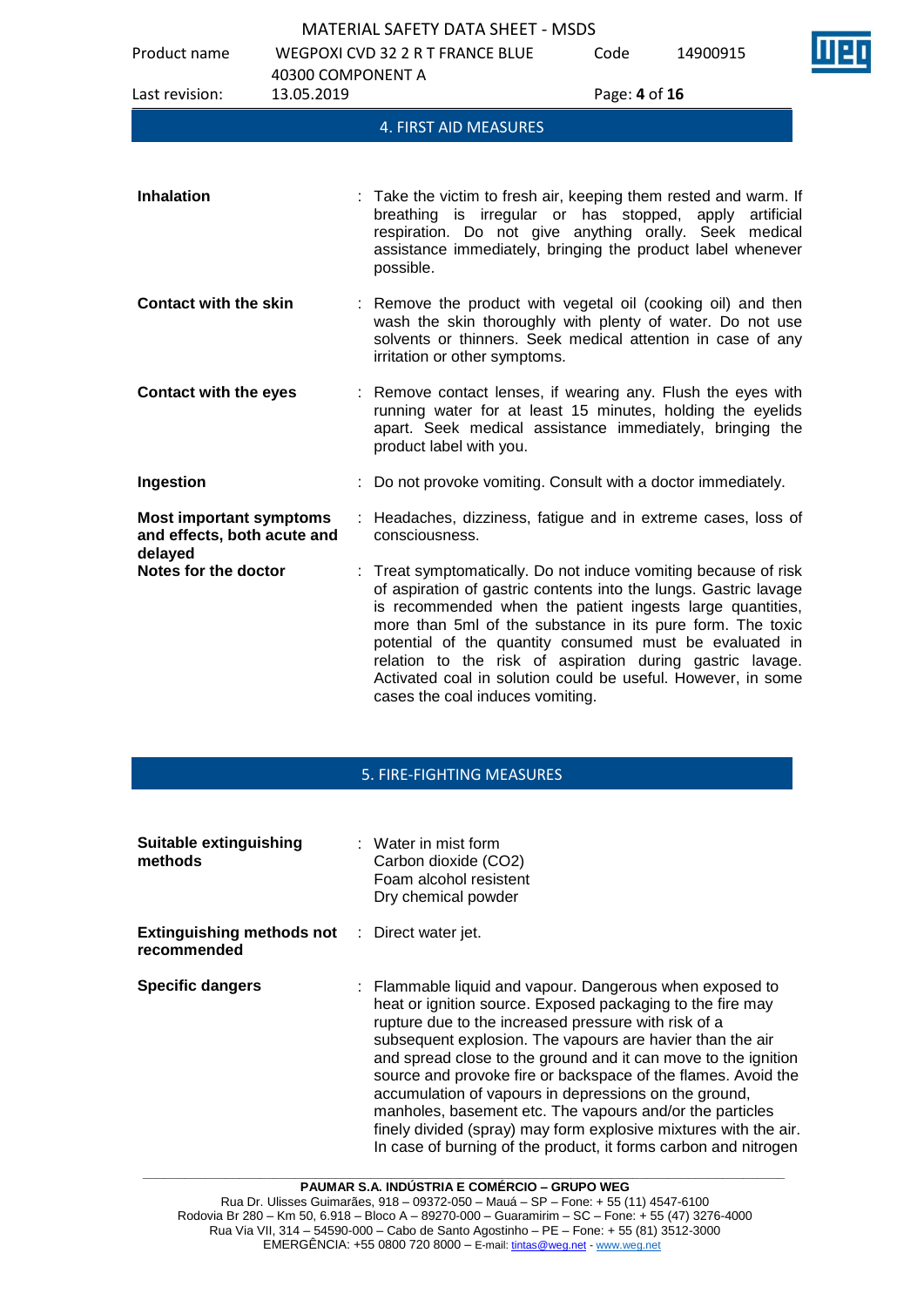| Product name                                      |                                 | WEGPOXI CVD 32 2 R T FRANCE BLUE                                                                                                                                                                                                                                                                                                                                                                                                                                                       | Code          | 14900915 |  |
|---------------------------------------------------|---------------------------------|----------------------------------------------------------------------------------------------------------------------------------------------------------------------------------------------------------------------------------------------------------------------------------------------------------------------------------------------------------------------------------------------------------------------------------------------------------------------------------------|---------------|----------|--|
| Last revision:                                    | 40300 COMPONENT A<br>13.05.2019 |                                                                                                                                                                                                                                                                                                                                                                                                                                                                                        | Page: 5 of 16 |          |  |
|                                                   |                                 | compounds. The inhalation of these subproducts may cause<br>damage to health.                                                                                                                                                                                                                                                                                                                                                                                                          |               |          |  |
| Protective measures of the<br>fire fighting team. |                                 | : The personnel involved in firefighting should wear self<br>contained breathing apparatus with positive pressure and full<br>protection clothes.                                                                                                                                                                                                                                                                                                                                      |               |          |  |
| <b>Specific methods</b>                           |                                 | : Evacuate and isolate the area. Approach from fire with wind at<br>your back. Fight the fire to a secure distance. Remove the<br>packaging of the product from the fire area if this can be made<br>with safety. Chill sideways with water in form of fog all the<br>closed packaging near the fire. Avoid that the resulting water<br>from fire fighting reaches drains or waterways. Use dikes to<br>contain this water and eliminate it according to environmental<br>regulations. |               |          |  |

# 6. SPILL / LEAK CONTROL PROCEDURES

### **Personal precautions, protective equipment and emergency procedures**

| For the emergency service<br>staff                      | : If specialized clothing is needed to combat the leak/spillage,<br>Section 8 should be consulted. All precautions described in<br>the following section must be followed.                                                                                                                                                                                                                                                                                                                                                                                                                                                                                                                                                                                                            |
|---------------------------------------------------------|---------------------------------------------------------------------------------------------------------------------------------------------------------------------------------------------------------------------------------------------------------------------------------------------------------------------------------------------------------------------------------------------------------------------------------------------------------------------------------------------------------------------------------------------------------------------------------------------------------------------------------------------------------------------------------------------------------------------------------------------------------------------------------------|
| For staff who are not part<br>of the emergency services | : No action should be taken that may generate danger to<br>people without adequate training and<br>qualifications. Understand the dangers of leaked/spilled<br>products. Use appropriate personal protective equipment -<br>see section 8. Evacuate surrounding areas. Isolate area and<br>keep onlookers away. Do not touch or walk through spilled<br>material. Eliminate all sources of ignition. Avoid breathing<br>vapor or mist. Provide adequate ventilation if possible. Wear<br>appropriate respiratory mask when ventilation is inadequate. In<br>accordance with characteristics of the location and/or area<br>and in relation to the amount of spilled/leaked product,<br>additional emergency measures may be taken under the<br>supervision of a trained professional. |
| <b>Environmental precautions</b><br>÷.                  | Prevent the product or the water used in the service reaches<br>waterways,<br>channels, drains, or galleries. In case of significant spill, retain<br>spi<br>lled liquid with inert material such as sand or earth. In<br>approprieate,<br>use absorbent materials such as sawdust, rags, vermiculites,<br>etc.                                                                                                                                                                                                                                                                                                                                                                                                                                                                       |

### **Methods and materials for containment and cleaning**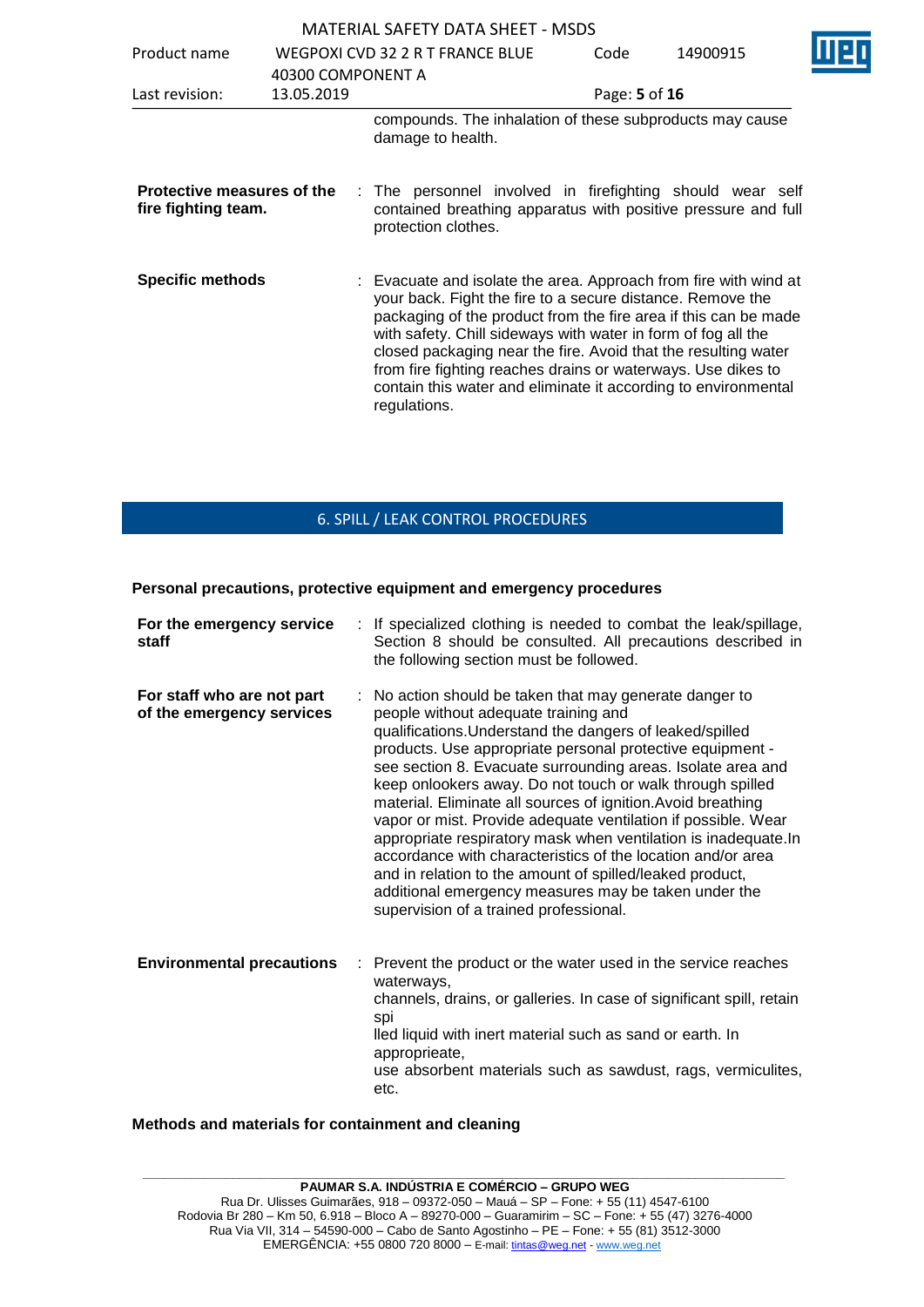Product name WEGPOXI CVD 32 2 R T FRANCE BLUE

Code 14900915

|                             | 40300 COMPONENT A |                                                                                                                                                                                                                                                                                                                                                                                                                                           |     |         |               |                                                                                                                                                                                                                                                                                                                                                                                                                                                                                                                                                                                                                                |
|-----------------------------|-------------------|-------------------------------------------------------------------------------------------------------------------------------------------------------------------------------------------------------------------------------------------------------------------------------------------------------------------------------------------------------------------------------------------------------------------------------------------|-----|---------|---------------|--------------------------------------------------------------------------------------------------------------------------------------------------------------------------------------------------------------------------------------------------------------------------------------------------------------------------------------------------------------------------------------------------------------------------------------------------------------------------------------------------------------------------------------------------------------------------------------------------------------------------------|
| Last revision:              | 13.05.2019        |                                                                                                                                                                                                                                                                                                                                                                                                                                           |     |         | Page: 6 of 16 |                                                                                                                                                                                                                                                                                                                                                                                                                                                                                                                                                                                                                                |
| Large spills / leaks        |                   | : Understand<br>later disposal - see chapter 13.                                                                                                                                                                                                                                                                                                                                                                                          | the | dangers | 0f            | leaked/spilled<br>products. Approaching the site with the wind from behind. Stop<br>leak if this can be done safely. Prevent from entering holes /<br>depressions in the floor. If this happens to provide ventilation.<br>Confine the spill in a dike away from the leak point for later<br>disposal. Remove local packaging from the spills site. Use anti<br>sparkling tools and explosion-proof equipment to collect the<br>product. All equipment used when handling the product must<br>be electrically grounded. Soak up with an inert dry material<br>(sand, vermiculite) placing the same in a suitable container for |
| <b>Small spills / leaks</b> |                   | Stop the leak if this can be done safely. Cover up spillage in a<br>tarp to prevent the spread by wind or rain. Use antifaiscantes<br>tools and explosion-proof equipment properly grounded to<br>collect the product. Place the material collected in dry, clean<br>so removing them from the spill site. Avoid formation of dust.<br>Remove the packaging from the spill site. If there is product<br>disposal need refer to chapter 13 |     |         |               | and properly identified containers. Cap the container loosened                                                                                                                                                                                                                                                                                                                                                                                                                                                                                                                                                                 |
|                             |                   | Contain and collect the material of the leak with absorbent<br>materials and non-combustible, such as sand, earth,<br>vermiculite, calcined diatomite, etc. in a waste container in<br>accordance with local regulations.                                                                                                                                                                                                                 |     |         |               |                                                                                                                                                                                                                                                                                                                                                                                                                                                                                                                                                                                                                                |

# 7. HANDLING AND STORAGE

# **Precautions for safe handling**

| Instructions for safe<br>treatment      | : Use individual protective equipment. Emergency showers and<br>eye wash basins must be installed in locations of use and<br>storage.                                                                                                                                                                                                                                                                                                                                                                                                                                                                                                                                                                                                                                                                                                                                                                                                                                                                                                                                                                                                                                                                       |
|-----------------------------------------|-------------------------------------------------------------------------------------------------------------------------------------------------------------------------------------------------------------------------------------------------------------------------------------------------------------------------------------------------------------------------------------------------------------------------------------------------------------------------------------------------------------------------------------------------------------------------------------------------------------------------------------------------------------------------------------------------------------------------------------------------------------------------------------------------------------------------------------------------------------------------------------------------------------------------------------------------------------------------------------------------------------------------------------------------------------------------------------------------------------------------------------------------------------------------------------------------------------|
| <b>Precautions for safe</b><br>handling | : Use appropriate personal protective equipment - see section<br>8; The product handling should occur in places with good<br>natural ventilation or with the presence of local exhaust<br>ventilation; The electrical installations must comply with the<br>International Electrical Commission Standards (IEC), ABNT<br>Standards (Brazilian Association of Technical Standards),<br>taking into account the results of the classification area study<br>for the local and/or product instalation.<br>Use anti-sparking tools when handling the product; In transfer<br>operations, metal containers must be used and all containers<br>must be properly grounded to avoid sparkling by the<br>accumulation of static energy; Handle and use away from hot<br>surfaces, sparks, open flames, and other sources of ignition.<br>Do not smoke; Do not ingest. Avoid inhalation of vapors or<br>smoke as well as avoid contact with eyes, skin and clothing;<br>Eating and drinking should be prohibited in the area where the<br>material is handled, stored and processed. Workers should<br>wash their hands before eating, drinking and smoking.<br>Remove contaminated clothing and protective equipment |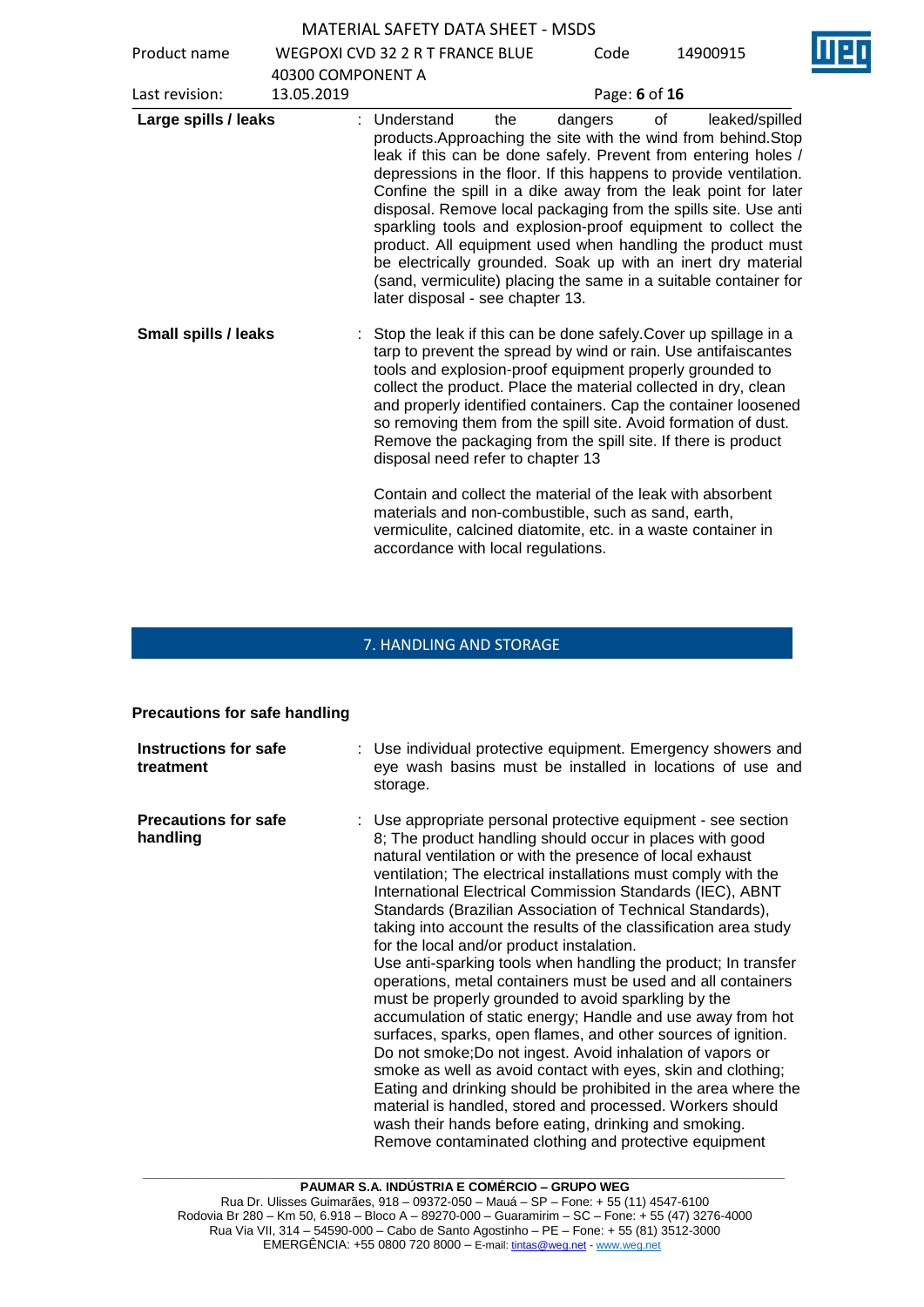Product name

| P                                |                             |          |
|----------------------------------|-----------------------------|----------|
| WEGPOXI CVD 32 2 R T FRANCE BLUE | Code                        | 14900915 |
| 40300 COMPONENT A                |                             |          |
| 13.05.2019                       | Page: <b>7</b> of <b>16</b> |          |



|                                           | 40300 COMPONENT A |                                                                                                                                                                                                                                                                                                                                                                                                                                                                 |  |  |
|-------------------------------------------|-------------------|-----------------------------------------------------------------------------------------------------------------------------------------------------------------------------------------------------------------------------------------------------------------------------------------------------------------------------------------------------------------------------------------------------------------------------------------------------------------|--|--|
| Last revision:                            | 13.05.2019        | Page: 7 of 16                                                                                                                                                                                                                                                                                                                                                                                                                                                   |  |  |
|                                           |                   | before entering food areas; After use keep the product in its<br>original packaging, sealed; Empty containers may be<br>hazardous and should be disposed of properly. Do not reuse<br>the packaging; Emergency showers and eye washer should be<br>installed in the use and storage places.<br>Do not handle the product until you have read and understood<br>all safety precautions contained in this document.                                               |  |  |
| <b>Fire protection</b>                    |                   | Only use in well-ventilated locations, to prevent accumulation<br>of vapors in explosive concentrations.All conductive elements<br>of the system, in contact with the product, must be electrically<br>grounded Keep away from heat and sources of ignition. Tools<br>that do not produce sparks should be used. Do not smoke.                                                                                                                                  |  |  |
| <b>Storage conditions</b>                 |                   |                                                                                                                                                                                                                                                                                                                                                                                                                                                                 |  |  |
| Substances to be avoid                    |                   | : Keep away from oxidising agents, strong acid solutions and<br>strong alkaline solutions.                                                                                                                                                                                                                                                                                                                                                                      |  |  |
| <b>Storage conditions</b>                 |                   | The electrical installation must comply with NEC(National<br>Electrical Code) or IEC (International Electrical Commission)<br>standards and/or those of the ABNT (Brazilian Association of<br>Technical Standards). The floor of the storage area must be<br>impermeable, non-combustible and must have ditches that<br>allow run off into the containment reservoir. Storage tanks<br>must be surrounded by embankments and have drains in case<br>of leakage. |  |  |
| <b>Appropriate storage</b><br>conditions  |                   | : Store the material in covered, dry, well ventilated and<br>identified areasKeep out of direct sunlight. Store in a closed<br>container.                                                                                                                                                                                                                                                                                                                       |  |  |
| Inappropriate storage<br>conditions       |                   | Exposed to elevated temperatures, sun and rain. Close to<br>oxidizing agents. Close to food. Close to sources of heat and<br>ignition.                                                                                                                                                                                                                                                                                                                          |  |  |
| <b>Materials to avoid</b>                 |                   | : Do not store with explosive materials, flammableand/or toxic<br>gases, oxidizing, corrosive substances, or materials that may<br>generate spontaneous combustion.                                                                                                                                                                                                                                                                                             |  |  |
| Secure packaging materials                |                   |                                                                                                                                                                                                                                                                                                                                                                                                                                                                 |  |  |
| <b>Recommended packaging</b><br>materials |                   | Amber type glass.<br>Metal packaging                                                                                                                                                                                                                                                                                                                                                                                                                            |  |  |
| Packaging materials to be<br>avoided      |                   | Certain plastic materials                                                                                                                                                                                                                                                                                                                                                                                                                                       |  |  |

8. EXPOSURE CONTROL – PERSONAL PROTECTION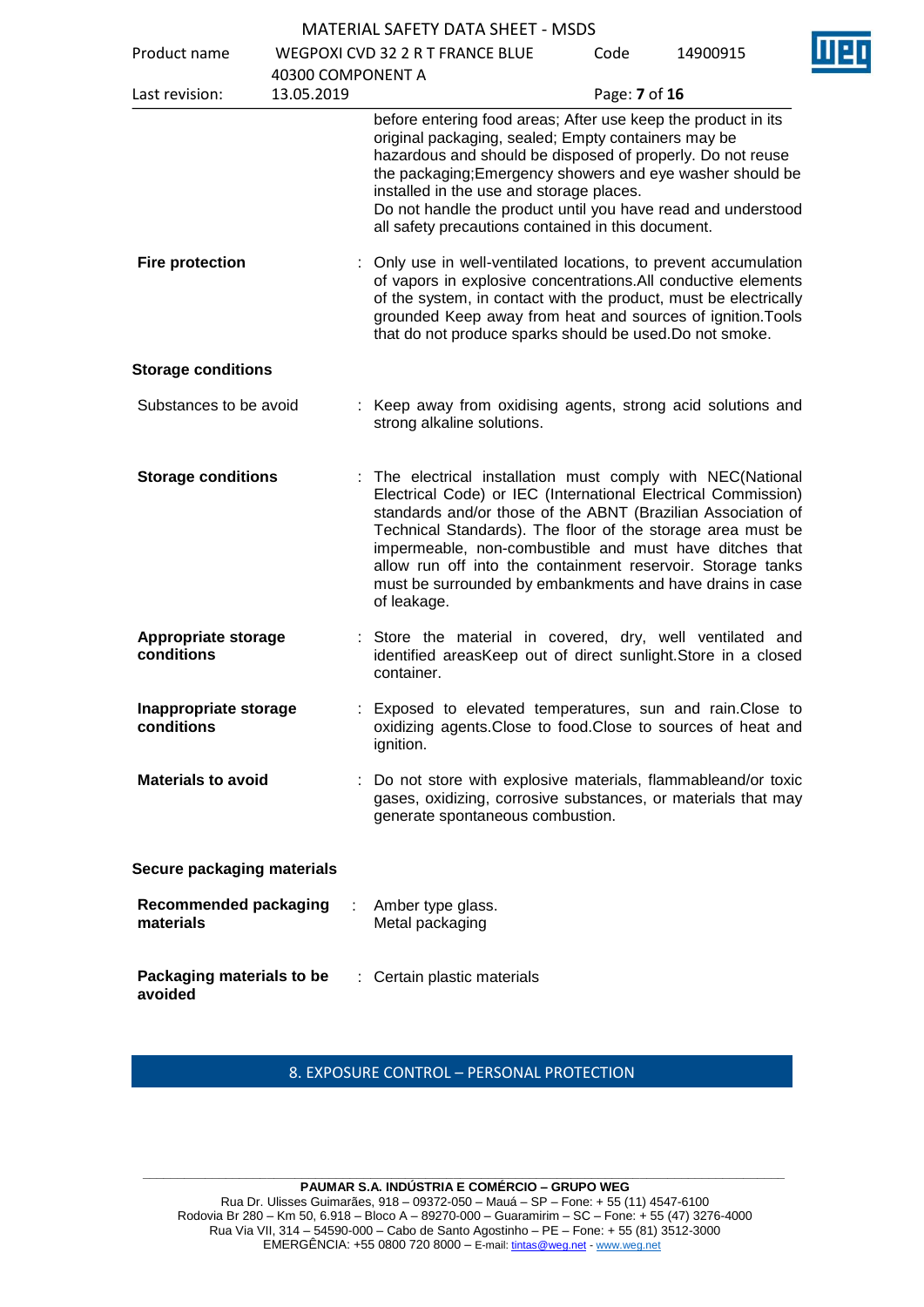| Product name   | WEGPOXI CVD 32 2 R T FRANCE BLUE | Code                        | 14900915 |  |
|----------------|----------------------------------|-----------------------------|----------|--|
|                | 40300 COMPONENT A                |                             |          |  |
| Last revision: | 13.05.2019                       | Page: <b>8</b> of <b>16</b> |          |  |

The information in this chapter contain general guidelines. Chapter 1 should be consulted for any information on the recommended use of this product in different scenarios of exposure.

| <b>Engineering control</b><br>measures | : Preferably use the product in adequate application cabin.<br>In case it is not possible, provide exhaustion/ventilation<br>enough to keep the concentration of the agents indicated<br>in this section under the limits of tolerance (L.T.), |
|----------------------------------------|------------------------------------------------------------------------------------------------------------------------------------------------------------------------------------------------------------------------------------------------|
|                                        | otherwise, use adequate respiratory protection equipment.<br>The engineering controls should keep the concentrations                                                                                                                           |
|                                        | of gas/vapour under the limit of LEL - Lower Explosive<br>Limit (see section 9). Use equipment explosion proof.                                                                                                                                |

### **Control parameters**

### **Occupational Exposure Limits**

| <b>Name</b>                    | CAS No.        | <b>TLV/TWA</b>                 | <b>TLV/STEL</b> | <b>TLV/TETO</b> | Source      |
|--------------------------------|----------------|--------------------------------|-----------------|-----------------|-------------|
| l EPOXI RESIN                  | 25085-99-8     |                                |                 |                 |             |
| l PHENOL<br>I METHYLSTYRENATED | 68512-30-1     |                                |                 |                 |             |
| I ETHYL BENZENE                | $100 - 41 - 4$ | 78 ppm340<br>mg/m <sup>3</sup> |                 |                 | <b>NR15</b> |

\*PPM - parts of vapour or gas per million of parts of contaminated air

\*\*MG/m<sup>3</sup> - miligrams per cubic meter of air.

### **Personal protective equipment required**

| <b>Respiratory protection</b>   |  | In case of the concentrations are above the indicated<br>tolerance limits, the use of appropriated mask is<br>necessary for this goal (half-face mask or full face mask<br>with filter to organic vapors and acid gases).          |
|---------------------------------|--|------------------------------------------------------------------------------------------------------------------------------------------------------------------------------------------------------------------------------------|
| Eye protection                  |  | Use hermetic goggles to protect against liquid splashes.                                                                                                                                                                           |
| <b>Body and skin protection</b> |  | : It is recommended the use of apron barber type to<br>protecting upper limbs, trunk and lower limbs in case of<br>splash. In case of risk of static electricity generation the<br>cloth should be antistatic, includin the apron. |

### 9. PHYSICAL AND CHEMICAL PROPERTIES

| : Liquid           |
|--------------------|
| : Liquid           |
| Blue               |
| <b>Distinctive</b> |
|                    |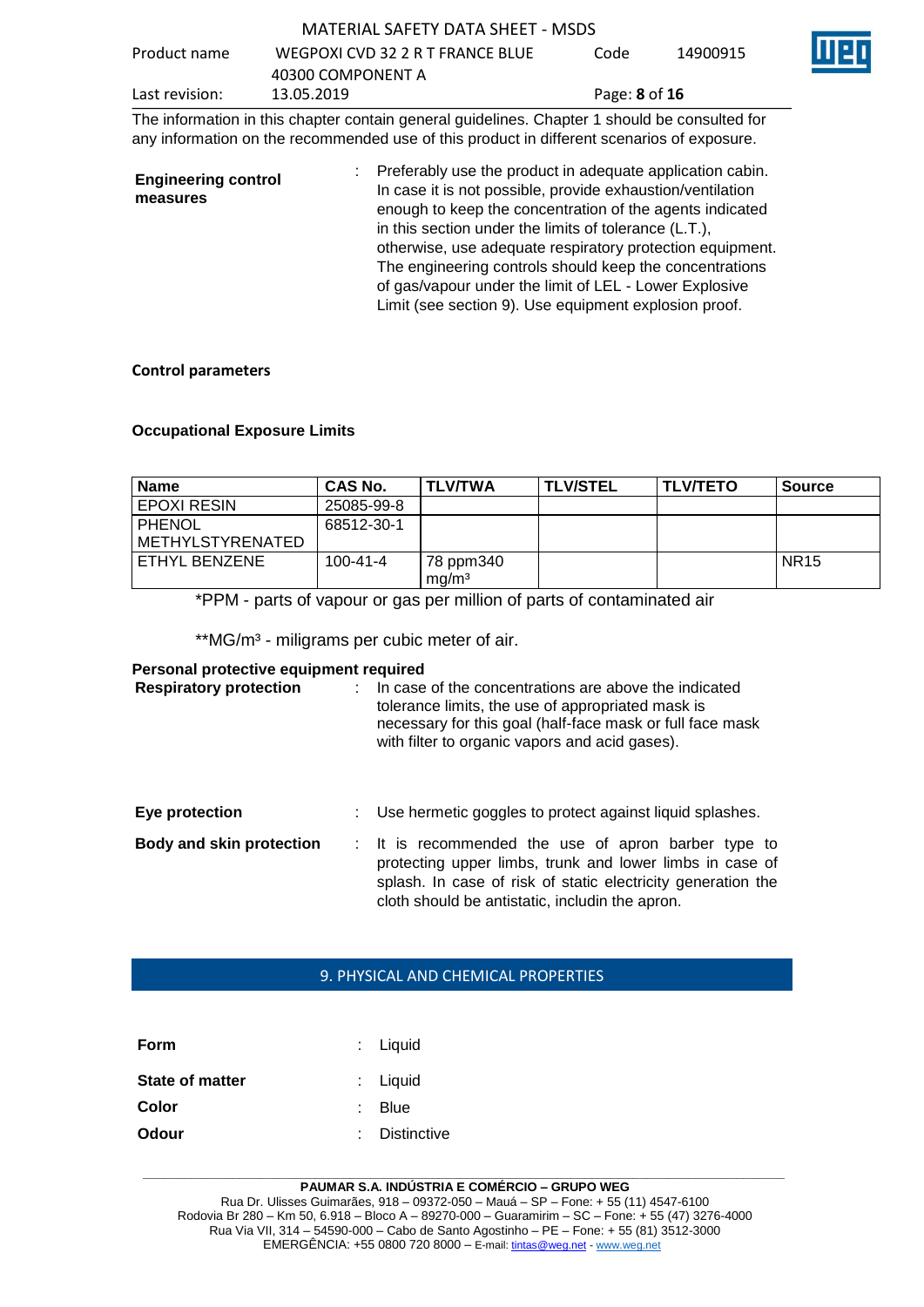|                                          |                             | <u> נטנואר וובאות האראט וובאנצאו אווי</u> |               |          |  |
|------------------------------------------|-----------------------------|-------------------------------------------|---------------|----------|--|
| Product name                             |                             | WEGPOXI CVD 32 2 R T FRANCE BLUE          | Code          | 14900915 |  |
|                                          | 40300 COMPONENT A           |                                           |               |          |  |
| Last revision:                           | 13.05.2019                  |                                           | Page: 9 of 16 |          |  |
| <b>Odour limit</b>                       |                             | Not applicable                            |               |          |  |
| pH                                       |                             | Not applicable                            |               |          |  |
| <b>Melting point</b>                     |                             | Data not available.                       |               |          |  |
| <b>Boiling point</b>                     |                             | Data not available.                       |               |          |  |
| Flash Point (Open cup)                   |                             | 28 °C                                     |               |          |  |
| <b>Evaporation rate</b>                  |                             | Data not available.                       |               |          |  |
| <b>Inflammation point</b>                |                             | Method: Data not available.               |               |          |  |
| <b>Upper explosive limit</b>             |                             |                                           |               |          |  |
|                                          |                             | Data not available.                       |               |          |  |
| Lower explosive limit                    |                             | Data not available.                       |               |          |  |
| Vapor pressure                           |                             | Data not available.                       |               |          |  |
| <b>Density</b>                           |                             | $1,35 - 1,55$ g/cm <sup>3</sup>           |               |          |  |
| Solubility(ies)                          |                             | Water-insoluble                           |               |          |  |
| N-octano /water partition<br>coefficient |                             | Data not available.                       |               |          |  |
| <b>Auto flammability</b>                 |                             | Data not available.                       |               |          |  |
| Cinematic viscosity (25°C)               | $\mathcal{L}^{\mathcal{L}}$ | 130 - 140 UK (A+B)                        |               |          |  |
| <b>Vapor density</b>                     |                             | Data not available.                       |               |          |  |
| <b>Decomposition temperature</b>         |                             |                                           |               |          |  |

### 10. STABILITY AND REACTIVITY

| <b>Reactivity</b>                            |    | : Presents no reactivity at room temperature and under normal<br>conditions of use.                                                                         |
|----------------------------------------------|----|-------------------------------------------------------------------------------------------------------------------------------------------------------------|
| <b>Chemical stability</b>                    |    | Stable at room temperature and under normal conditions of<br>use. Unstable at temperatures above the flash point.                                           |
| <b>Possibility of dangerous</b><br>reactions |    | : Presents no reactivity at room temperature and under normal<br>conditions of use.<br>None when the product is stored, applied and processed<br>correctly. |
| Need to add additives and<br>inhibitors      | ÷. | Not necessary.                                                                                                                                              |
| <b>Conditions to avoid</b>                   | t. | Extreme heat and open flame.                                                                                                                                |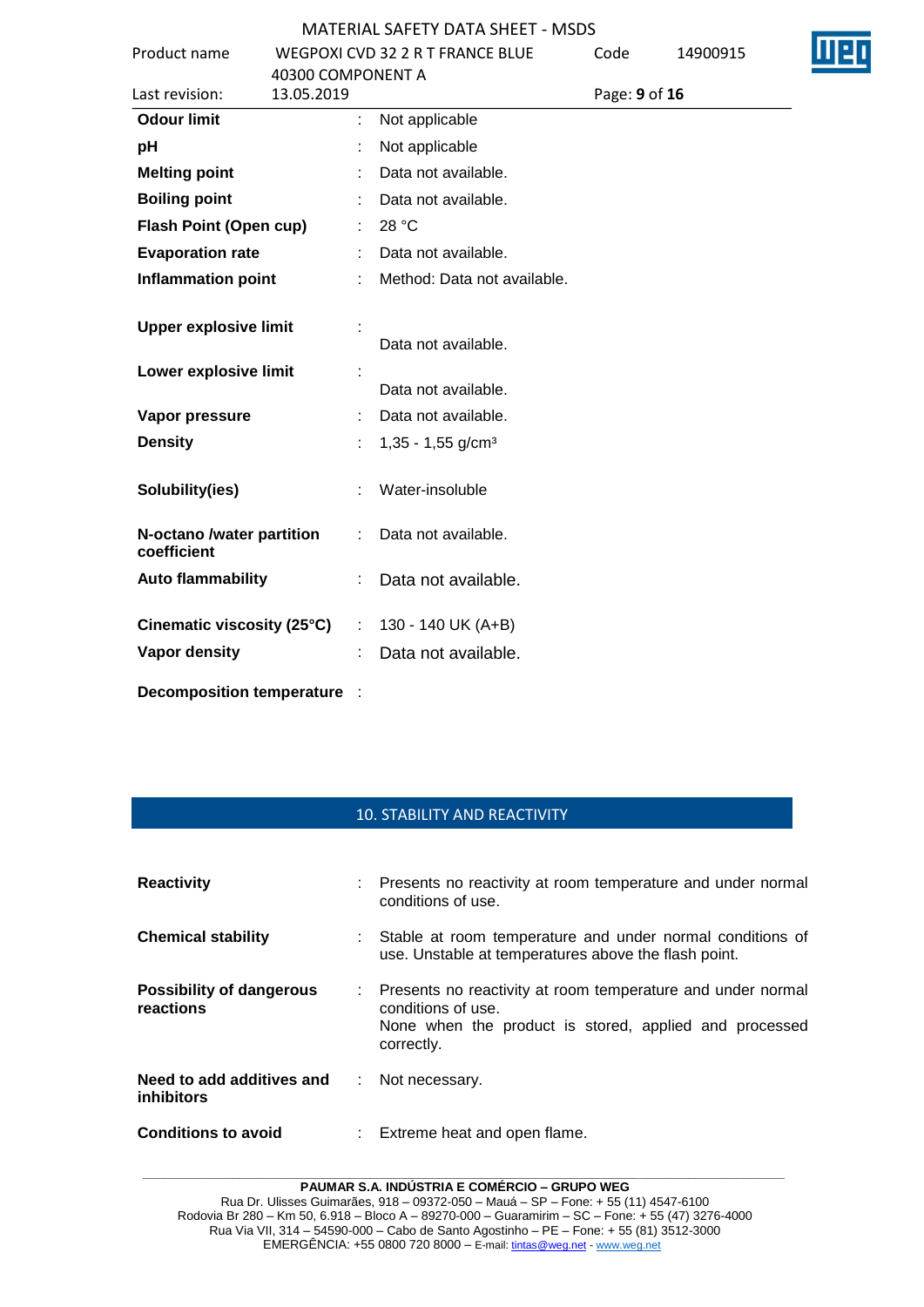| Product name                           | 40300 COMPONENT A | WEGPOXI CVD 32 2 R T FRANCE BLUE                                                                                                                                                                          | Code           | 14900915 |  |  |
|----------------------------------------|-------------------|-----------------------------------------------------------------------------------------------------------------------------------------------------------------------------------------------------------|----------------|----------|--|--|
| Last revision:                         | 13.05.2019        |                                                                                                                                                                                                           | Page: 10 of 16 |          |  |  |
| Incompatible materials                 |                   | Do not store with explosive materials, flammableand/or toxic<br>gases, oxidizing, corrosive substances, or materials that may<br>generate spontaneous combustion.<br>Plastic materials soluble in Xylene. |                |          |  |  |
| Dangerous products of<br>decomposition | ÷.                | Produces noxious gases such as carbon monoxide (CO),<br>carbon dioxide (CO2) and nitrogen oxides (NOx).                                                                                                   |                |          |  |  |

# 11. TOXICOLOGICAL INFORMATION

### **Components EPOXI RESIN**

| Acute toxicity by oral<br>use                                 |    | Test species<br><b>DL50</b><br>Observations                             | Rat<br>11.400 mg/kg    |
|---------------------------------------------------------------|----|-------------------------------------------------------------------------|------------------------|
| <b>Acute toxicity by</b><br>inhalation                        |    | : Test species<br><b>DL50</b>                                           | Rat                    |
|                                                               |    | <b>Observations</b>                                                     | Data not available.    |
| <b>Acute toxicity by</b><br>cutaneous use                     |    | : Test species<br><b>DL50</b><br>Observations                           | Rabbit<br>22.800 mg/kg |
| <b>Acute toxicity (other</b><br>methods of<br>administration) |    | : Test species<br><b>DL50</b><br><b>LC50</b><br>Non-standard unit value | Data not available.    |
| <b>Corrosion/irritation of</b><br>skin                        |    | : Category 2                                                            |                        |
| Serious eye damage/eye<br>irritation                          | ÷. | Category 2A                                                             |                        |
| <b>Respiratory or dermal</b><br>sensitivity                   |    | Category 1                                                              |                        |
| <b>Mutageneses</b>                                            |    | Data not available.                                                     |                        |
| Carcinogenicity                                               |    | Data not available.                                                     |                        |
| <b>Toxic effects for</b><br>reproduction                      |    | Data not available.                                                     |                        |
| Specific target organ<br>toxicity (STOT) - single<br>exposure |    | Data not available.                                                     |                        |
| Specific target organ<br>toxicity (STOT) - repeat<br>exposure |    | Data not available.                                                     |                        |
| Aspiration hazard                                             |    | Data not available.                                                     |                        |

# **PHENOL METHYLSTYRENATED**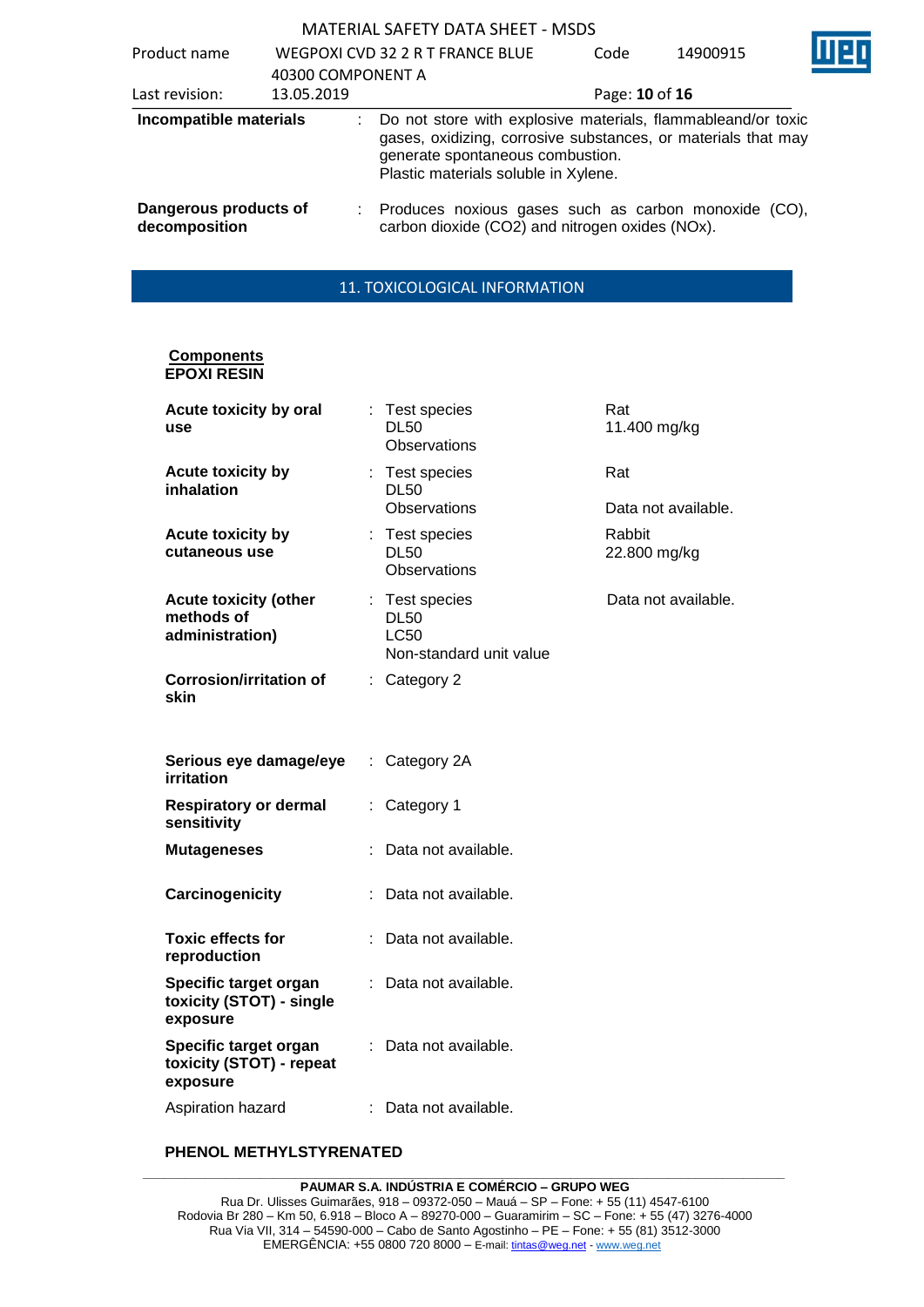|                                        |                   | <b>MATERIAL SAFETY DATA SHEET - MSDS</b>      |                |          |
|----------------------------------------|-------------------|-----------------------------------------------|----------------|----------|
| luct name                              |                   | WEGPOXI CVD 32 2 R T FRANCE BLUE              | Code           | 14900915 |
|                                        | 40300 COMPONENT A |                                               |                |          |
| revision:                              | 13.05.2019        |                                               | Page: 11 of 16 |          |
| Acute toxicity by oral<br>use          |                   | : Test species<br><b>DL50</b><br>Observations | > 2.000 mg/kg  |          |
| <b>Acute toxicity by</b><br>inhalation |                   | : Test species<br><b>DL50</b><br>Observations | 5 mg/l4 h      |          |
| <b>Acute toxicity by</b>               |                   | : Test species                                |                |          |

 $DI$  50 $\overline{O}$ 

**Observations** 

: Data not available.

: Data not available.

: Data not available.

: Data not available.

: Data not available.

: Data not available.

: Test species DL50

: Test species DL50

: Test species DL50

: Test species DL50 LC50

**Observations** 

**Observations** 

**Observations** 

Non-standard unit value

: Test species DL50 LC50

Product name

Last revision:

**cutaneous use**

**methods of administration)**

**skin**

**irritation**

**sensitivity**

**exposure**

**exposure**

**use**

**Toxic effects for reproduction**

**Specific target organ toxicity (STOT) - single** 

**Specific target organ toxicity (STOT) - repeat** 

**ETHYL BENZENE**

**Acute toxicity by inhalation**

**Acute toxicity by cutaneous use**

**Acute toxicity (other** 

**methods of administration)**

**Acute toxicity by oral** 

**Acute toxicity (other** 

**Corrosion/irritation of** 

**Serious eye damage/eye** 

**Mutageneses** : Data not available.

**Carcinogenicity** : Data not available.

Aspiration hazard : Data not available.

**Respiratory or dermal** 

> 2.000 mg/kg

Rat

Rat

Rabbit 15.400 mg/kg

3.500 mg/kg

17,2 mg/l4 h

Data not available.

Data not available.

**\_\_\_\_\_\_\_\_\_\_\_\_\_\_\_\_\_\_\_\_\_\_\_\_\_\_\_\_\_\_\_\_\_\_\_\_\_\_\_\_\_\_\_\_\_\_\_\_\_\_\_\_\_\_\_\_\_\_\_\_\_\_\_\_\_\_\_\_\_\_\_\_\_\_\_\_\_\_\_\_\_\_\_\_\_\_\_\_\_\_\_\_\_ PAUMAR S.A. INDÚSTRIA E COMÉRCIO – GRUPO WEG**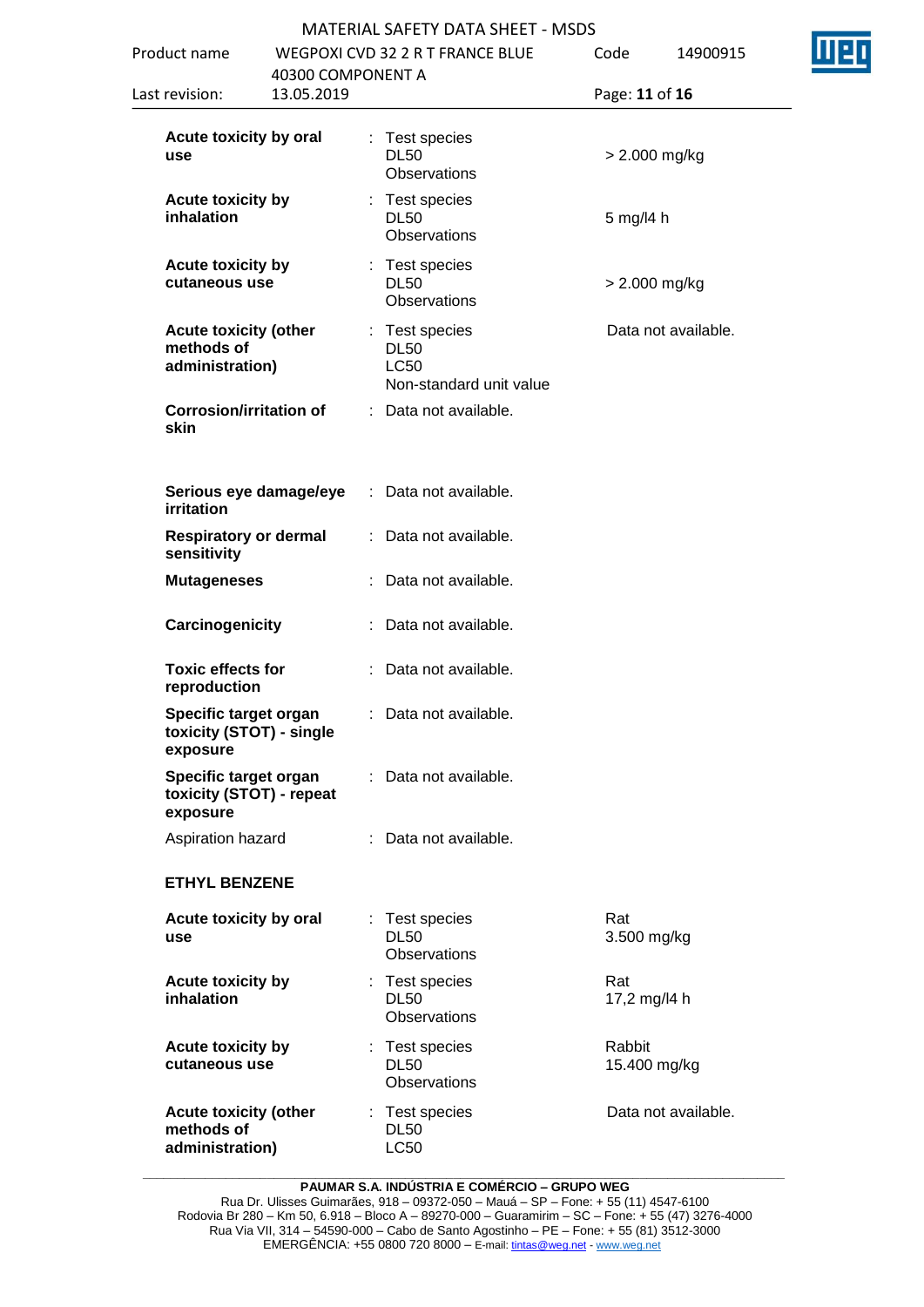| Product name                                                  |                        | WEGPOXI CVD 32 2 R T FRANCE BLUE                                                                                                                             | Code           | 14900915 |  |
|---------------------------------------------------------------|------------------------|--------------------------------------------------------------------------------------------------------------------------------------------------------------|----------------|----------|--|
|                                                               | 40300 COMPONENT A      |                                                                                                                                                              |                |          |  |
| Last revision:                                                | 13.05.2019             |                                                                                                                                                              | Page: 12 of 16 |          |  |
|                                                               |                        | Non-standard unit value                                                                                                                                      |                |          |  |
| <b>Corrosion/irritation of</b><br>skin                        |                        | : Data not available.                                                                                                                                        |                |          |  |
| irritation                                                    | Serious eye damage/eye | : Data not available.                                                                                                                                        |                |          |  |
| <b>Respiratory or dermal</b><br>sensitivity                   |                        | : Data not available.                                                                                                                                        |                |          |  |
| <b>Mutageneses</b>                                            |                        | : Data not available.                                                                                                                                        |                |          |  |
| Carcinogenicity                                               |                        | : Data not available.                                                                                                                                        |                |          |  |
| <b>Toxic effects for</b><br>reproduction                      |                        | : Data not available.                                                                                                                                        |                |          |  |
| Specific target organ<br>toxicity (STOT) - single<br>exposure |                        | : Data not available.                                                                                                                                        |                |          |  |
| Specific target organ<br>toxicity (STOT) - repeat<br>exposure |                        | : Substance based on evidence from studies in experimental<br>animals can probably present a potential to be harmful to<br>human health on repeated exposure |                |          |  |
| Aspiration hazard                                             |                        | : Data not available.                                                                                                                                        |                |          |  |
|                                                               |                        |                                                                                                                                                              |                |          |  |

Not classified in terms of toxicity based on the data available.

### 12. ECOLOGICAL INFORMATION

| Stability in soil                          |    | : The product easily infiltrates into the soil                                          |
|--------------------------------------------|----|-----------------------------------------------------------------------------------------|
| <b>Other toxicological</b><br>observations | ÷. | Data not available.                                                                     |
| <b>Ecotoxicity</b>                         |    | Contaminates the ground water.<br>Detrimental to the fauna<br>Detrimental to the flora. |

### 13. DIOSPOSAL AND TREATMENT CONSIDERATIONS

### **Recommended methods for final disposal**

**Product** : Class I Waste - Dispose of in industrial landfill or a facility authorized for recycling in accordance with federal, stateor local regulations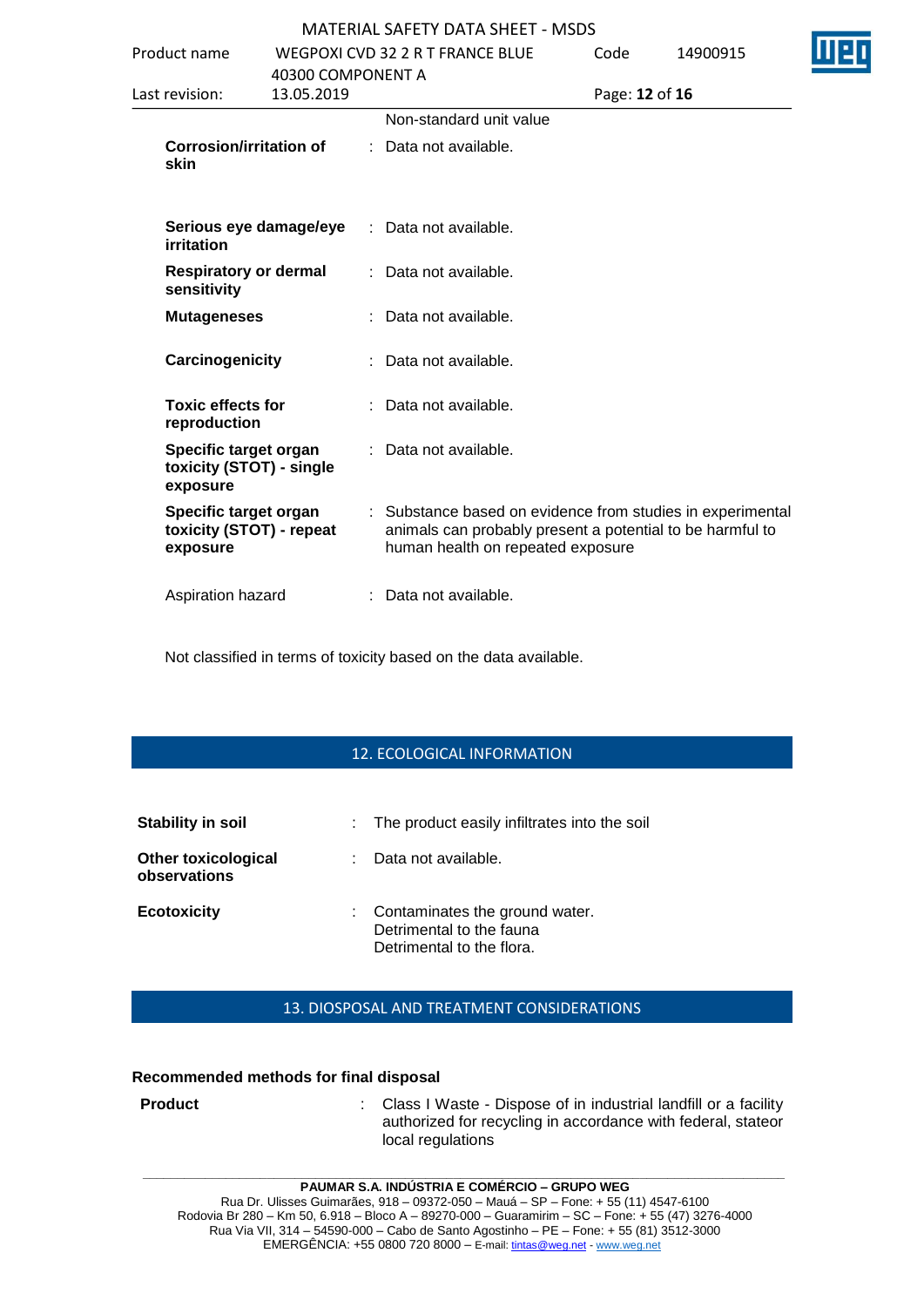Product name WEGPOXI CVD 32 2 R T FRANCE BLUE

Code 14900915

|                       | 40300 COMPONENT A |                                                                                                                                                                                                                                 |
|-----------------------|-------------------|---------------------------------------------------------------------------------------------------------------------------------------------------------------------------------------------------------------------------------|
| Last revision:        | 13.05.2019        | Page: 13 of 16                                                                                                                                                                                                                  |
| <b>Product</b>        |                   | Class I Waste - Dispose of in industrial landfill or a facility<br>authorized for recycling in accordance with federal, stateor<br>local regulations                                                                            |
| <b>Product</b>        |                   | Class I Waste - Dispose of in industrial landfill or a facility<br>authorized for recycling in accordance with federal, stateor<br>local regulations                                                                            |
| <b>Product</b>        |                   | Class I Waste - Dispose of in industrial landfill or a facility<br>authorized for recycling in accordance with federal, stateor<br>local regulations                                                                            |
| Waste                 |                   | Class I Waste - Dispose of in industrial landfill or a facility<br>authorized for recycling in accordance with federal, stateor<br>local regulations                                                                            |
| Waste                 |                   | Class I Waste - Dispose of in industrial landfill or a facility<br>authorized for recycling in accordance with federal, stateor<br>local regulations                                                                            |
| Waste                 |                   | Class I Waste - Dispose of in industrial landfill or a facility<br>authorized for recycling in accordance with federal, stateor<br>local regulations                                                                            |
| Waste                 |                   | Class I Waste - Dispose of in industrial landfill or a facility<br>authorized for recycling in accordance with federal, stateor<br>local regulations                                                                            |
| <b>Used packaging</b> |                   | Clean packaging should be sent for recycling. Packaging with<br>class I waste should be disposed of in industrial landfill or a<br>facility authorized for recycling in accordance with federal,<br>state or local regulations. |
|                       |                   | Clean packaging should be sent for recycling. Packaging with<br>class I waste should be disposed of in industrial landfill or a<br>facility authorized for recycling in accordance with federal,<br>state or local regulations. |
|                       |                   | Clean packaging should be sent for recycling. Packaging with<br>class I waste should be disposed of in industrial landfill or a<br>facility authorized for recycling in accordance with federal,<br>state or local regulations. |
|                       |                   | Clean packaging should be sent for recycling. Packaging with<br>class I waste should be disposed of in industrial landfill or a<br>facility authorized for recycling in accordance with federal,<br>state or local regulations. |

### 14. TRANSPORTATION INFORMATION

| fLand                |        |
|----------------------|--------|
| ONU                  | : 1263 |
| <b>Class of risk</b> | : 3    |
| Risk number          | : 30   |
| Packaging group      | ∙ III  |
|                      |        |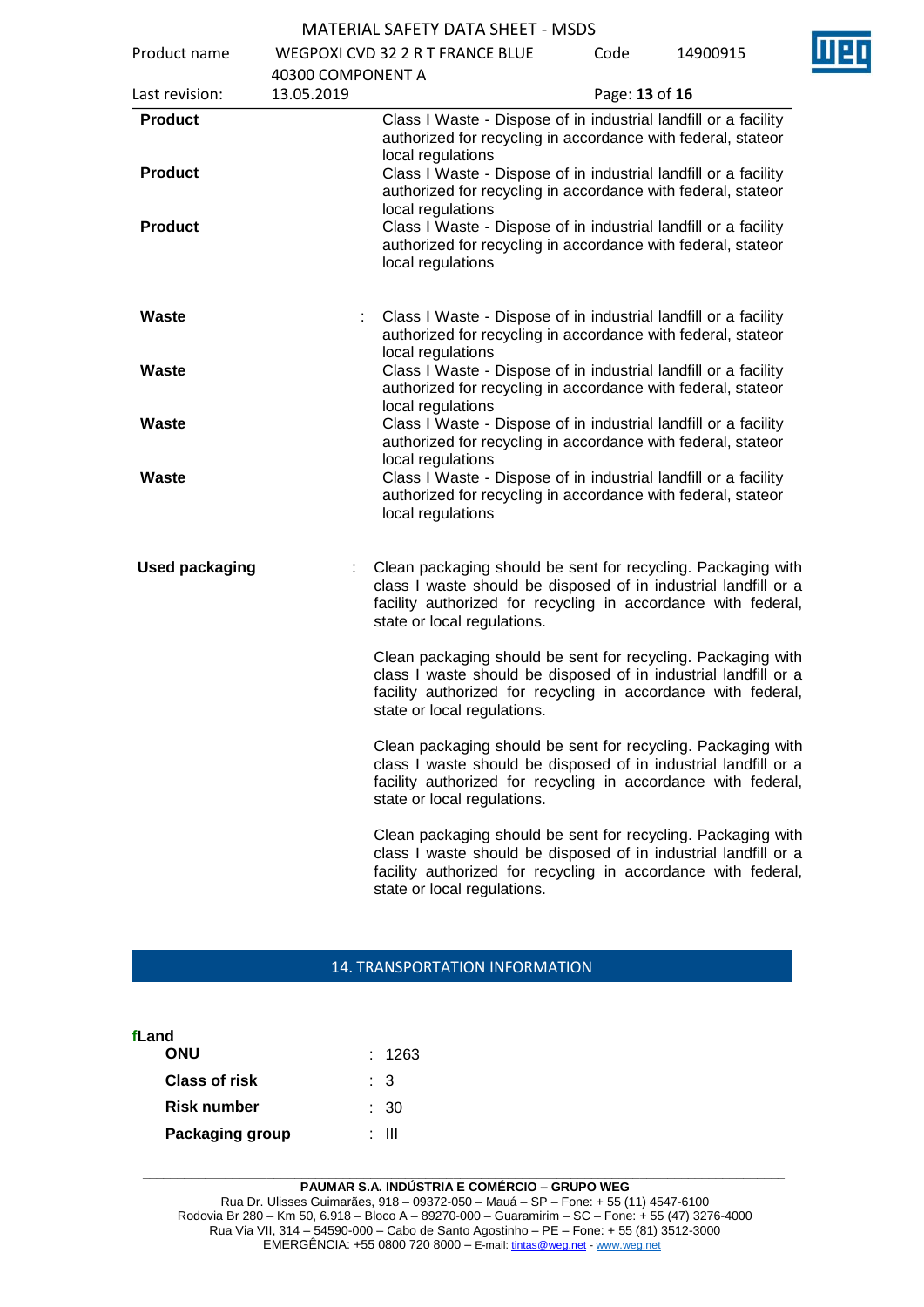|                                  |                   | MATERIAL SAFETY DATA SHEFT - MSDS                                                                                               |                |          |
|----------------------------------|-------------------|---------------------------------------------------------------------------------------------------------------------------------|----------------|----------|
| Product name                     |                   | WEGPOXI CVD 32 2 R T FRANCE BLUE                                                                                                | Code           | 14900915 |
|                                  | 40300 COMPONENT A |                                                                                                                                 |                |          |
| Last revision:                   | 13.05.2019        |                                                                                                                                 | Page: 14 of 16 |          |
| <b>Name</b>                      |                   | Paint (including coats, lacquers, enamels, colorant, gum-<br>lacquers, varnishes, polishes, liquid fillers and liquid lacquers) |                |          |
| <b>Shipping</b>                  |                   |                                                                                                                                 |                |          |
| <b>ONU</b>                       |                   | : 1263                                                                                                                          |                |          |
| <b>Class of risk</b>             |                   | : 3                                                                                                                             |                |          |
| Packaging group                  |                   | : III                                                                                                                           |                |          |
| <b>EmS</b>                       |                   | F-E                                                                                                                             |                |          |
| <b>MFAG</b>                      |                   | 310                                                                                                                             |                |          |
| Appropriate name for<br>dispatch |                   | Paint (including coats, lacquers, enamels, colorant, gum-<br>lacquers, varnishes, polishes, liquid fillers and liquid lacquers) |                |          |
| Air transport<br><b>ONU</b>      |                   | : 1263                                                                                                                          |                |          |
| <b>Class of risk</b>             |                   | $\therefore$ 3                                                                                                                  |                |          |
| Packaging group                  |                   | : III                                                                                                                           |                |          |
| Appropriate name for<br>dispatch |                   | Paint (including coats, lacquers, enamels, colorant, gum-<br>lacquers, varnishes, polishes, liquid fillers and liquid lacquers) |                |          |

# 15. REGULATORY INFORMATION

This MSDS (Material Safety Data Sheet) was generated according to the criteria of NBR 14725/2014. (Brazilian standard that defines the GHS).

| Specific Regulations for the<br><b>Chemical Product.</b> | Federal Decree No. 2657, July 3rd, 1998.                                      |
|----------------------------------------------------------|-------------------------------------------------------------------------------|
|                                                          | Ordinance No. 229, May 24th, 2011 - Changes to Regulatory<br>Standard No. 26. |
|                                                          | ABNT NBR 14725: 2014 - valid from 19/12/2014 -                                |
|                                                          | Amendment 1 (19/11/2014).                                                     |
|                                                          | Law No. 12305, August 2nd 2010 (Solid Waste National<br>Policy).              |
|                                                          | Decree No. 7404, December 23rd, 2010.                                         |
|                                                          | Resolution ANTT N° 5.232, December 14th 2016.                                 |
|                                                          |                                                                               |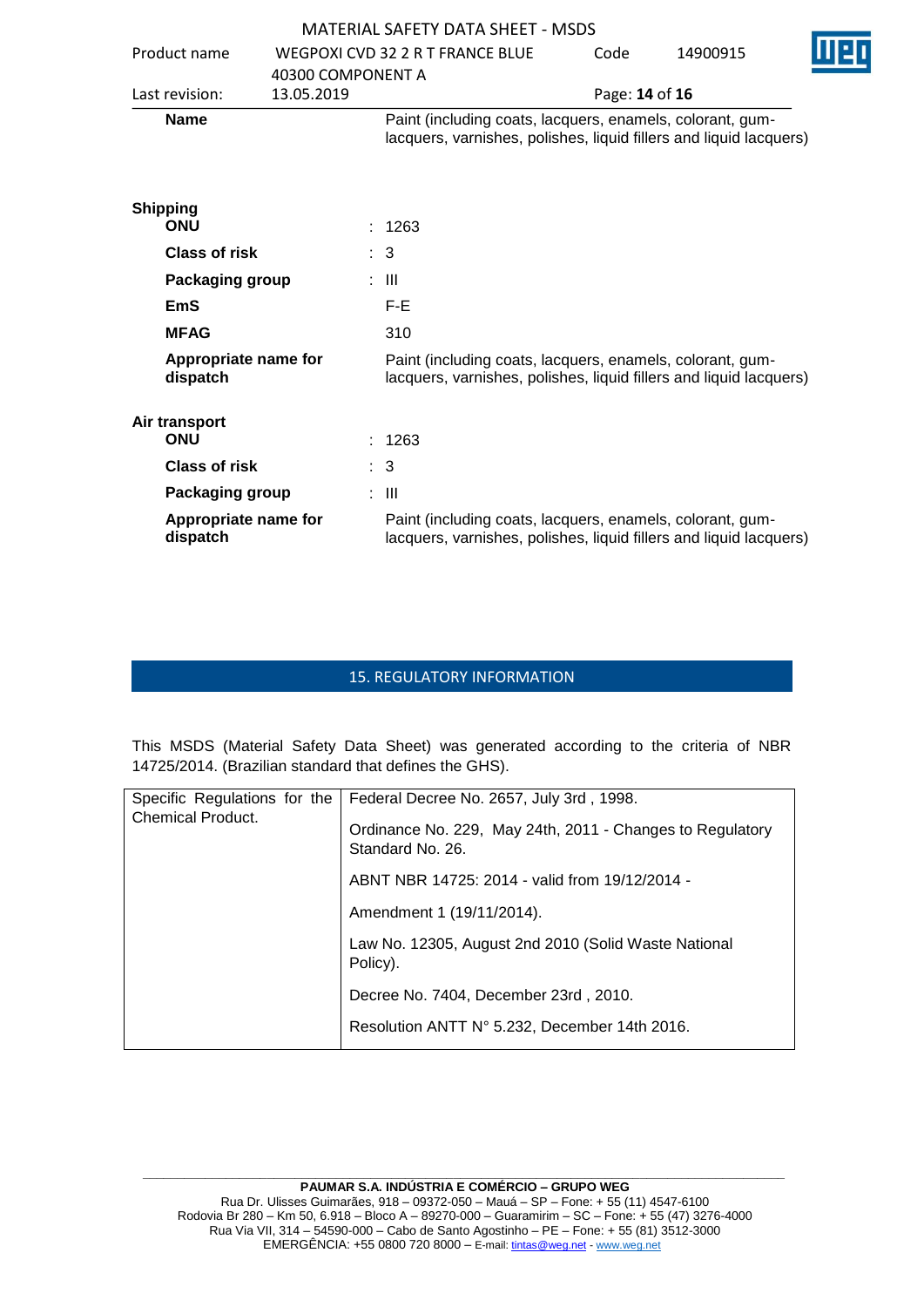Product name WEGPOXI CVD 32 2 R T FRANCE BLUE

40300 COMPONENT A

Last revision: 13.05.2019 Page: **15** of **16**





16. ADDITIONAL INFORMATION

### **Acronyms Used:**

**Legenda:**

| <b>CAS</b>      | <b>Chemical Abstract Service</b>                          |
|-----------------|-----------------------------------------------------------|
| VO              | <b>Organic Vapors</b>                                     |
| <b>NEC</b>      | National Eletrical code/Código Nacional de Eletricidade   |
| IEC:            | <b>International Eletrical Commision</b>                  |
| <b>ABNT</b>     | <b>Brazilian Association of Technical Standards</b>       |
| <b>ACGIH</b>    | American Conference of Governmental Industrial Hygienists |
| <b>TLV</b>      | <b>Threshold Limit Values</b>                             |
| <b>TLV/TWA</b>  | Time Weighted Average                                     |
| <b>TLV/STEL</b> | Short Term Exposure Limit                                 |
| TLC/C:          | Tolerance Limit - Ceiling Value                           |
| EPI:            | Individual Protective Equipment                           |
| <b>CA</b>       | <b>Approval Certificate</b>                               |
| <b>PPRA</b>     | <b>Environmental Risk Prevention Program</b>              |
| <b>NR</b>       | <b>Regulatory Standard</b>                                |
| <b>NFPA</b>     | <b>National Fire Protection Agency</b>                    |
| mmHg            | Millimeters of mercury - pressure unit                    |
| <b>DL50</b>     | Lethal Dose average                                       |
| <b>CL50</b>     | Lethal Concentration average                              |
| ppm             | Parts per million                                         |
| N.d             | Not available                                             |
| $A + B$         | Viscosity of the mixture of component A + component B     |

Important information, but not specifically described in the previous sections:

This MSDS was prepared based on current knowledge about the handling of the product under normal conditions of use, according to the application specified on the packaging and recommended usage in Section 1 of this MSDS. Any other use of the product involving its combination with other materials, as well as forms of use different from those indicated, are the user's responsibility. The company advises that the handling of any chemical substance requires prior knowledge of its hazards by the user. In the workplace it is responsibility of the company user of the product to provide training of its employees and contractors about the possible risks arising from exposure to the chemical.

We reserve the right to change the information contained in this document without prior notice, due to the improvement and continuous evolution of the product and technical knowledge.

#### **\_\_\_\_\_\_\_\_\_\_\_\_\_\_\_\_\_\_\_\_\_\_\_\_\_\_\_\_\_\_\_\_\_\_\_\_\_\_\_\_\_\_\_\_\_\_\_\_\_\_\_\_\_\_\_\_\_\_\_\_\_\_\_\_\_\_\_\_\_\_\_\_\_\_\_\_\_\_\_\_\_\_\_\_\_\_\_\_\_\_\_\_\_ PAUMAR S.A. INDÚSTRIA E COMÉRCIO – GRUPO WEG**

Rua Dr. Ulisses Guimarães, 918 – 09372-050 – Mauá – SP – Fone: + 55 (11) 4547-6100 Rodovia Br 280 – Km 50, 6.918 – Bloco A – 89270-000 – Guaramirim – SC – Fone: + 55 (47) 3276-4000 Rua Via VII, 314 – 54590-000 – Cabo de Santo Agostinho – PE – Fone: + 55 (81) 3512-3000 EMERGÊNCIA: +55 0800 720 8000 – E-mail[: tintas@weg.net](mailto:tintas@weg.net) - [www.weg.net](http://www.weg.net/)